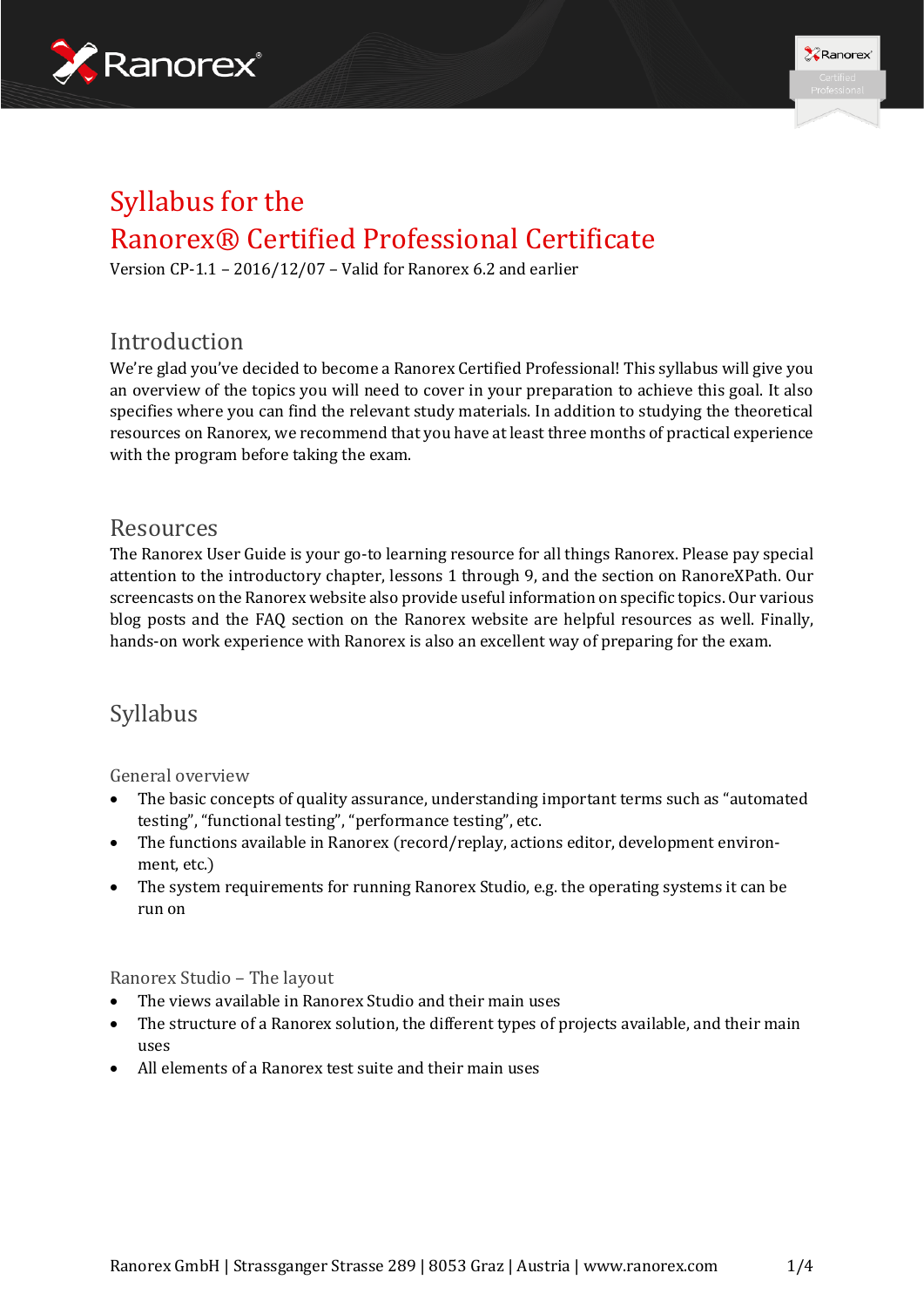



#### Lesson 1: Getting started

- The platforms recordings can be made on
- The types of actions typically recorded
- Modifying recorded actions, the types of modifications available

#### Lesson 2: Ranorex modules

- Ranorex modules and their main uses
- The Ranorex approach to modularity, reusability, and refactoring
- Assigning modules to test cases

#### Lesson 3: Data-driven testing

- Module variables and their main uses
- Parameters and the types of parameters available in Ranorex Studio
- Reasons for using variables and parameters, ways to bind them, and the scope of variables and parameters available
- Sharing values in a test case or in an entire test suite
- Data sources and the different types of data sources supported
- Reasons for having sensible default values for module variables and modifying variables
- Repository variables and creating, modifying, and binding them
- Reasons for using variables in RanoreXPath expressions and the challenges that can be overcome by using them
- Carrying out data binding (direction of data flow) and binding multiple variables to an external data column
- Data binding as a cause of looping test cases
- Modifying external test data once the data columns are bound
- Differences in data binding when running tests or parts of a test (e.g. running from a test suite vs. playing back a module)

#### Lesson 4: Ranorex test suite

- Ranorex test suite projects and library projects and their main uses
- The structure of a Ranorex test suite and using it to implement multiple projects of different types
- Ranorex run configurations and their main uses
- The purpose and use of setup regions and teardown regions
- Available error behavior settings and their meanings
- The behavior of setup/teardown regions when they are combined with various error behavior settings
- Ways of running Ranorex tests outside of Ranorex Studio and reasons for doing so
- The most important parameters for running Ranorex tests from the command line

#### Lesson 4: Ranorex test suite (continued)

• Report levels, reasons for using them, their hierarchical structure, and where their settings are located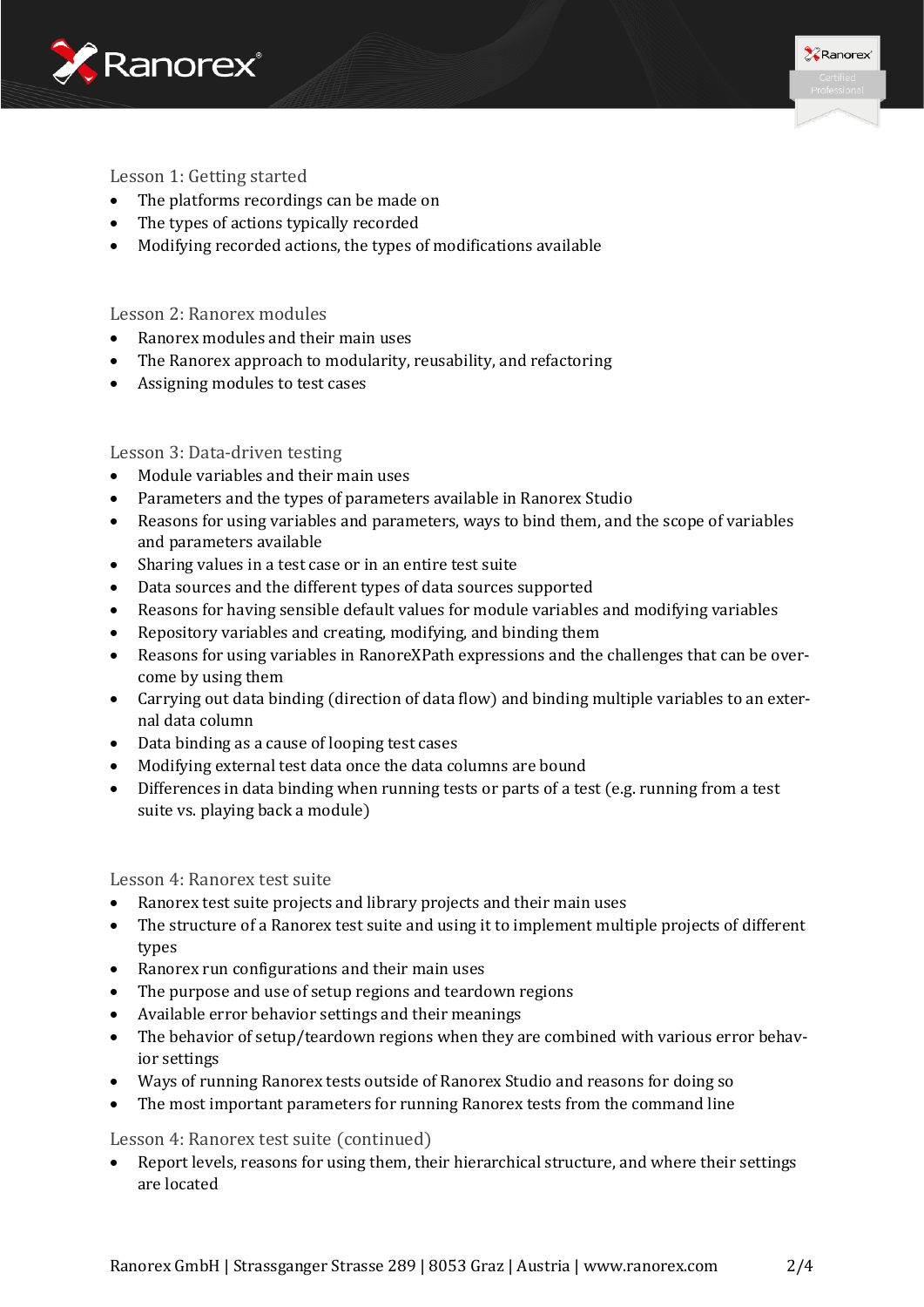



- The different ways of replaying in Ranorex Studio and the situations they are suitable for
- Using module groups, carrying out data binding, and assigning groups to test cases

Lesson 5: Ranorex Recorder

- Using Ranorex Recorder and its main functions
- The relevance of the timing behavior (real time vs. standardized time) used for recording and replaying
- Modifying recorded actions
- Causes for automatic splitting of recorded key sequences and ways to remerge them
- Validation actions and calling up the validation dialog during a recording
- Switching between object-based and image-based recording steps during a recording
- The main benefits of linking actions in Ranorex Recorder to assigned repository items
- Turbo mode and its purpose
- Defining a repository item's search timeout
- Creating module variables in Ranorex Recorder
- Reasons for assigning sensible default values to module variables, ways of modifying variables
- The smart actions available in Ranorex Recorder and using them
- The smart actions "Get Value", "Set Value", "Close Application", and "Invoke Action" and their uses

Lesson 6: UI mapping with Ranorex repository

- Purpose and use of the object repository
- Reasons for the strict separation of a repository and test actions
- Reasons for making modifications to repository items, different ways of modifying repository items
- The different elements in a Ranorex repository and their main uses
- The purpose and use of repository cleanup
- The different ways of adding items to the repository
- The difference between "Search Timeout" and "Effective Timeout"

Lesson 7: Code modules

• Reasons for using code modules